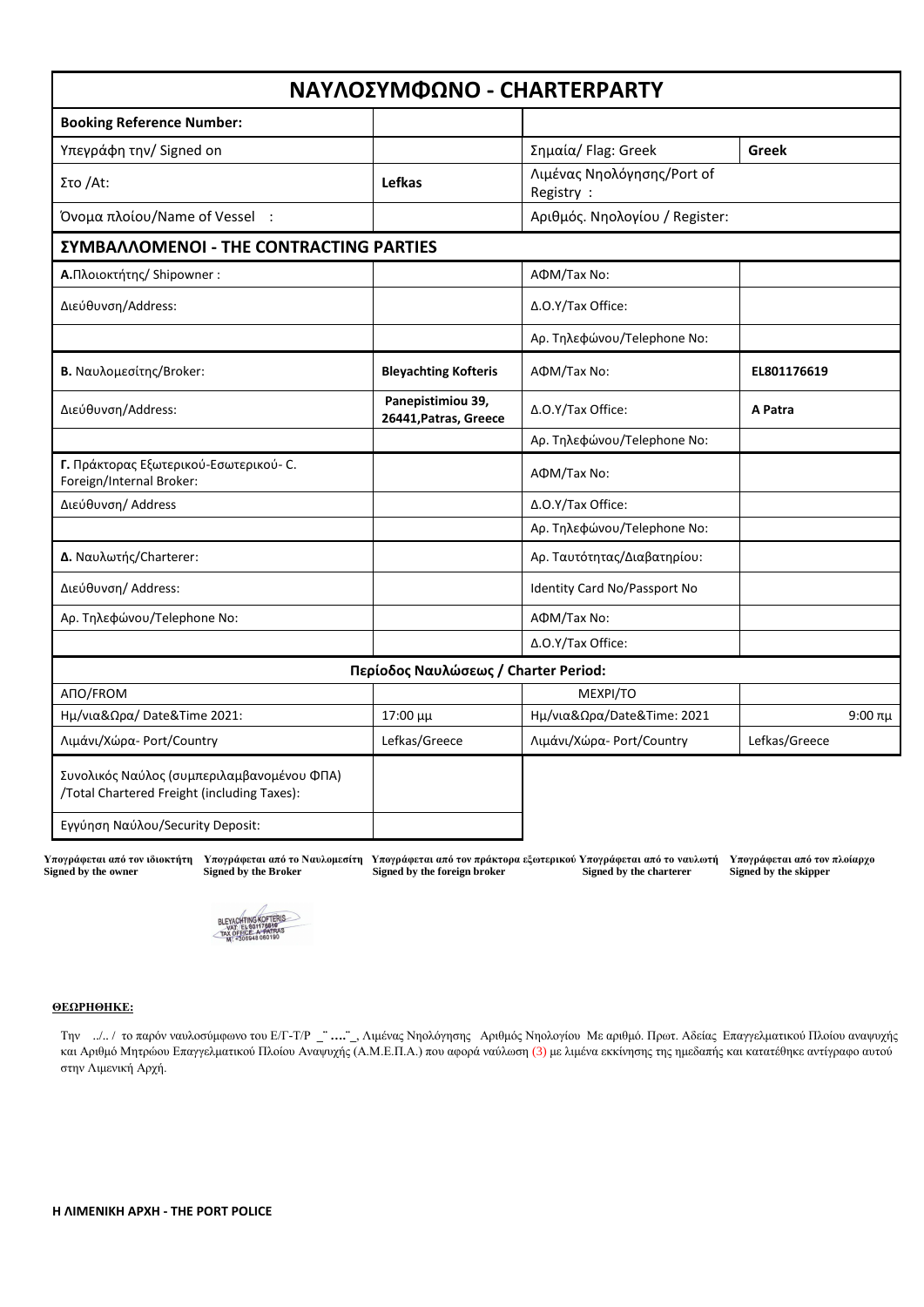# **CLAUSE 1 AGREEMENT TO LET AND HIRE**

The owner agrees to let the Yacht to the charterer and not to enter into any other Agreement for the Charter of the Yacht for the same period. The charterer agrees to hire the Yacht and shall pay the Charter Fee, the Advance Provisioning Allowance, in the case he has agreed that the owner arranges the provisioning on his behalf, and any other charges, in cleared funds, on or before the dates and to the Account specified in this Agreement.

# **CLAUSE 2 VALIDITY**

The signature of this Agreement by the Owner and/or his Agents becomes valid and binds the Owner to his obligations hereinafter mentioned only on condition that the Owner will receive the sums of the payments as indicated in Page 1 above, in time.

### **CLAUSE 3 DELIVERY**

The owner shall at the beginning of the Charter deliver the Yacht to the Port of Delivery not later than 17:00 and the charterer shall take delivery in full commission and working order, seaworthy, clean, in good condition throughout and ready for service, with full equipment, including up-to-date safety and live-saving equipment (including life – jackets for children if any, are part of the Charterer's Party), as required by the Yacht's registration authority and enabling the charterer to use the Yacht. The owner does not warrant her comfort in bad weather conditions for all cruises or passages within the Charter Area.

# **CLAUSE 4 RE-DELIVERY**

The charterer shall return at the port of Re-delivery the day before the charter party ends & not later than 17.00 with the obligation to stay overnight at the marina .The charterer shall re-deliver the Yacht to the owner at the Port of Re-Delivery not later than 09.00 am , free of any debts incurred for the charterer's account during the Charter Period and in as good condition as when delivery was taken, except for fair wear and tear arising from ordinary use. The charterer may, if he wishes, re-deliver the Yacht to the Port of Re-Delivery and disembark prior to the end of the Charter Period but such early re-delivery shall not entitle the charterer to any refund of the Charter Fee.

### **CLAUSE 5 DELAY IN DELIVERY**

**a)** If the owner fails to deliver the yacht at the Port of Delivery at the commencement of the Charter Period, the owner will allow the charterer demurrage pro rate for every day or part of day lost or if it be mutually agreed the owner shall allow a pro rata extension of the Charter Period. **b**) If by reason of force majeure the owners fails to deliver the yacht within forty-eight (48) hours or a period equivalent to one-seventh  $(1/7<sup>th</sup>)$  of the Charter Period, whichever period is shorter, from the due time of delivery, the charterer shall be entitled to treat this Agreement as terminated. The charterer's exclusive remedy will be to receive repayment without interest of the full amount of payments made by him to the owner or broker(s). Alternatively, if the parties mutually agree and subject to the bookings of the yacht, the Charter Period shall be extended for a period equal to that which shall have elapsed between the date of delivery and the date of the actual delivery of the Yacht.

**c)** If the owner fails to deliver the yacht at the Port of Delivery at the commencement of the Charter Period, owner may offer to the charterer for the same Charter Period and Charter Fees another yacht to the yacht initially agreed to in regard to size, comfort and services. In the case of replacement of the yacht, this is agreed by the Undersigned parties if the charterers give consent on this.

# **CLAUSE 6 DELAY IN RE-DELIVERY**

If the charterer fails to re-deliver the Yacht to the owner at the Port of Re-Delivery due to intentional delay or change of itinerary against the Captain's advice, then the charterer shall pay forthwith to the owner demurrage half of the weekly rate that paid from charterers, and if delay in re-delivery exceeds twenty-four (24) hours, the charterer shall be liable to indemnify the owner for any loss or damage which the owner shall suffer by reason of deprivation of use of the Yacht or cancellation of, or delay in delivery under, any subsequent charter of the Yacht.

If he leaves the Yacht at any place other than the place designated in the page 1, he has to pay to the Owner all expenses involved in transferring the Yacht to the place of redelivery and pro-rata demurrage as above for the number of days required for this transfer, as well as for any loss or damage not covered by the insurance policy, which may occur on or to the Yacht until she has been taken over again by the Owner.

### **CLAUSE 7 INSURANCE**

**a)** The owner shall insure the Yacht in accordance with paragraph 1 – clause 8 on N.2743/99 and specifically:

I) for urban liability for death, personal injury of Guests and third parties caused by collision, shipwreck or any other causes, and for an amount of at least three hundred thousand (300.000) Euro, regardless the number of persons.

II) for third parties liability for material damage to Guests and third parties caused by collision, shipwreck or any other causes, and for an amount of at least one hundred and fifty thousand (150.000) Euro

III) for sea pollution and with insurance of at least ninety thousand (90.000) Euro.

**b)** Additionally, the owner shall have insurance coverage against liabilities caused by the use of watersports equipment, as per clause 13 of this Charter Agreement. The insurance shall also cover war and strikes and include insurance of Crew against injuries and/or Third-Party liabilities incurred during the course of their employment.

**c)** All such insurances (a & b) shall be on such terms and subject to such deductibles as are customary for a vessel of the Yacht's size and type. Copies of the relevant insurance documentation shall be available for inspection by the charterer prior to the Charter on reasonable notice to the Captain and shall be carried on board the Yacht.

**d)** The charterer shall carry independent insurance for Personal Effects whilst on board or ashore and for any Medical or Accident expenses incurred other than as covered under the Yacht's insurance. It is also agreed that Cancellation and Curtailment insurance is not included in this Agreement.

# **CLAUSE 8 – CHARTERER'S LIABILITY**

# **a) ACCEPTANCE OF THE YACHT AND CHARTERER RESPONSIBILITY**

Before signing the aforesaid form, the Charterer shall have the right to inspect the Yacht, her gear, and her inventory thoroughly to ascertain that all are available and in good working condition, except as may be noted thereon, and the signature of the Take-Over form by the Charterer shall be deemed to imply acceptance of the yacht which thereafter will be in the Charterer's full responsibilities and the Charterer shall have no right to claim for any loss of time or expense occasioned by any accident or breakdown or failure of any part of the Yacht. If any accident or damage is caused by the Yacht, the Charterer shall immediately inform the Owner (or his representative) and request from the nearest Port Authority to ascertain the damage or accident and the circumstances in which it has been caused and to make a written record and statement about it. In general the Charterer agrees to immediately notify the Owner about any accident, damage, suspicion of damage, collision, grounding, theft, seizure, and any other event that may affect the condition or operation of the yacht as well as any possible delays or unforeseen changes to the terms of the Agreements.

The charterer shall only be liable for such costs or losses as may be incurred by repairing damage caused by the charterer or his guests (intentionally or otherwise) to the Yacht or any third party up to the level of the Excess (Deductible) on the owner's insurance policy for each separate accident or occurrence.

The charterer may be liable for a sum greater than the Excess (Deductible) on any one accident or occurrence if the charterer or any of his guests acted in such a manner (intentionally or otherwise) as to avoid, or limit, the coverage under the owner's insurance.

#### **b) SECURITY DEPOSIT**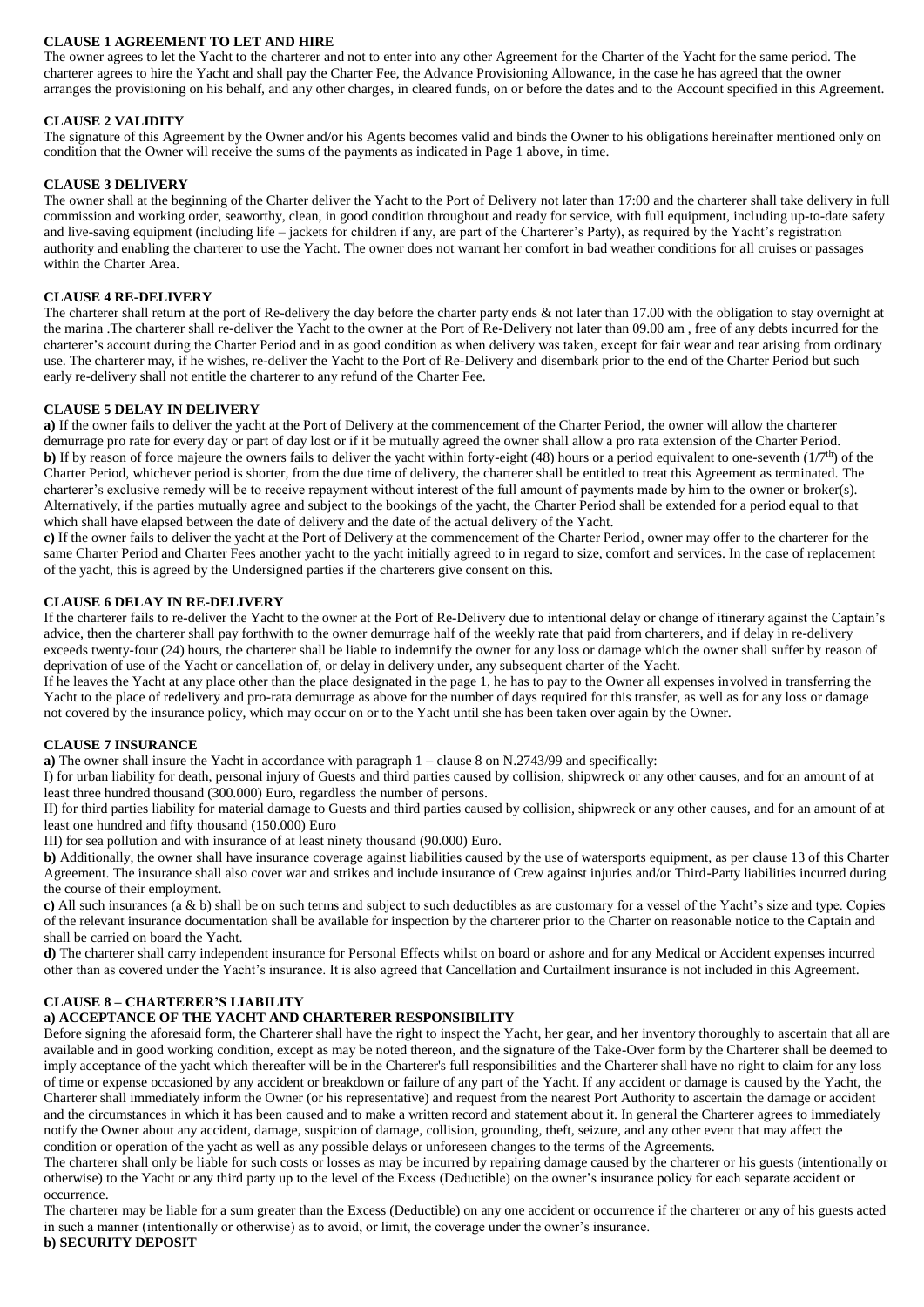The Charterer agrees to leave on a refundable security deposit when taking over the Yacht, as a guarantee, to cover the insurance policy's deductible, in the amount according to page 1, to meet in whole or in part any claim by the Owner in respect of any loss or damage to the Yacht and/or her equipment not recoverable under the policy of insurance as in clause 7 hereof and for any claim by the Owner in respect of the provisions of Clause 8a above. The aforesaid deposit shall be refunded to the Charterer, subject to the provisions above, after inspection of the Yacht, her gear and her inventory by the Owner. The security deposit shall be refunded in its full amount unless the existence of damage or a defect on the yacht or the equipment is found during the return of the yacht. In case of loss or damage of the equipment, particular parts of the yacht or the yacht itself, the Charter company shall retain the amount (a part or the whole deposit), which corresponds to the value of repair, acquisition and/or purchasing the equipment or particular part of the yacht. Paying the security deposit is obligatory, even when the Client hires the services of a skipper. In this case, the security deposit cannot be used for covering the expenses caused by the skipper's negligence, bad steering of the boat and bad management of the equipment.

# **c) OBSERVANCE OF CUSTOMS AND DIVING LAWS**

The Charterer agrees not to allow any person on board to commit any act contrary to the custom laws of Greece or of any country or contrary to the laws pertaining to fishing or under water fishing, nor to seek and/or take possession of objects of archaeological nature or value, and that in case any such act is committed this Agreement shall thereupon terminate, but without prejudice to any rights of the Owner and that the Charterer shall carry alone any resulting responsibilities and he shall answer alone to the appropriate Authorities.

### **d) AGREEMENT FOR TOWING THE YACHT**

The Charterer agrees to take every possible preventive measure and precaution to avoid to bring the Yacht in any condition in which the Yacht will need to be towed to any point by another vessel, but should such a necessity arise, in-spite of the Charterer's efforts, to negotiate and agree with the captain of the other vessel on the price to be paid, before allowing the Yacht to be towed.

### **e) RESTRICTION IN LEAVING PORT**

The Charterer agrees not to leave a port or anchorage if the wind force is or is predicted to be over six (6) of the Beaufort Scale or if the harbor Authorities have imposed a prohibition of sailing or while the Yacht has unprepared damage or any of her vital parts such as engine, sails, rig, bilge pump, anchoring gear, navigation lights, compass, safety equipment, etc. are not in good working condition or without sufficient reserves of fuel or in general, when weather conditions or the state of the Yacht or its crew or a combination of them concerning the safety of the Yacht and her crew is doubtful.

# **f) RESTRICTIONS IN THE USE OF CANVAS & RESTRICTIONS IN NAVIGATION**

The Charterer agrees that when necessary, to promptly reduce canvas and not to allow the Yacht to be found sailing under an amount of canvas greater than the one insuring comfortable sailing without excessive strains and stresses on the rigging and the sails, not to sail the Yacht in any area not sufficiently covered by the charts at his disposal or without having previously studied the charts of the area and other printed aids on board thoroughly and finally, not to sail the Yacht at night without all navigation lights functioning or without sufficient watch on deck. The Yacht is only allowed to cruise within Greek waters and the maximum distance allowed outside of Greek water is two (2) miles north of Corfu, two (2) miles west of the Ionian islands and two (2) miles south of Zakynthos.

# **g) YACHT LOG**

The Charterer agrees to keep the Yacht's Log Book up to date, noting each day the port of call, the state of the Yacht and its equipment, any change in the composition of the crew when at sea, regularly, the times positions, weather conditions, sail plan and hours of engine operation.

# **CLAUSE 9 USE OF THE YACHT**

**a)** The Charterer agrees not to use the Yacht for racing or for towing other craft, except in an emergency, or generally for any purpose other than that of private pleasure of the Charterer and his party.

The charterer shall ensure that the behaviour of himself and his Guests shall not cause a nuisance to any person or bring the Yacht into disrepute. The charterer shall comply, and shall ensure that his Guests comply, with the laws and regulations of any country into whose waters the Yacht shall enter during the course of this Agreement.

The charterer shall ensure that any bonded stores or other merchandise which may already be aboard the Yacht or may be brought aboard the Yacht during the Charter, are cleared through Customs before being taken ashore, if required by the laws and regulations.

The Captain shall promptly draw the charterer's attention to any infringement of these terms by himself or his Guests, and if such behaviour continues after this warning, the Captain shall inform the owner or his broker, and the owner may, by notice in writing given to the charterer, terminate this Agreement .

**b**) If the charterer or any of his Guests shall commit any offence contrary to the laws and regulations of any country which results in any member of the crew of the Yacht being detained, fined or imprisoned, or the Yacht being detained, arrested, seized or fined the charterer shall indemnify the owner against all loss, damage and expense incurred by the owner as a result, and the owner may, by notice to the charterer, terminate this Agreement forthwith.

It is also specifically understood that the possession or use of any illegal drugs or any weapons (including particularly firearms) shall be sufficient reason for the owner to terminate the Charter forthwith without refund or recourse against the owner.

# **CLAUSE 10 CRUISING AREA, TIME AND ITINERARY**

The charterer shall restrict the cruising of the Yacht to within the Cruising Area and to within regions in the Cruising Area. The charterer shall also restrict time under way to an average of six (6) hours per day, unless the Captain, in his sole discretion, agrees to exceed this time or unless otherwise is agreed among the Undersigned Parties. The Charterer agrees to plan and to carry out the Yacht's itinerary in such a manner as to reach the port of call farthest away from the point at which the Yacht must be returned to the Owner (Turn- Around Point) within the first one third  $(1/3)$  of the charter period and that two days prior to the termination of the charter the Yacht's port of call shall lie at a distance not greater than forty (40) N.M. from the point at which the Yacht is to be returned to the Owner. The Charterer agrees to report by telephone or cable to the Owner or his representative at reasonable intervals (every 3 days) the position and state of the Yacht and of her passengers, as well as in the event of any damage to the Yacht.

# **CLAUSE 11 CREW**

**a)** The charterer shall not at any time during the Charter Period permit more than the Maximum Number of Guests Sleeping or Cruising on Board here in stated.,which should include not less than ONE (1) qualified skipper and ONE (1) experienced crew member and not to accommodate aboard any person other than those shown on the crew/passenger list. No animals or pets may be taken aboard the Yacht without the consent in writing of the owner.

**b**) The Charterer declares that there is no professional crew member on board who has received any form of payment for his services and that no such person will be added to the crew during the charter without the prior written agreement of the owner. If the charterer acts to the contrary of any and all penalties that arise according to the Greek law will be undertaken by the Charterer and he will be held legally responsible. **c)** If children are taken on board, the charterer shall be fully responsible for their safety, conduct and entertainment.

**d)** The nature of a yacht charter may render it unsuitable for anybody with physical disability or undergoing medical treatment. By signature of this Agreement the charterer warrants the medical fitness of all members of the charterer's party for the voyage contemplated by this Agreement. The charterer and his party undertake to have all necessary visas and vaccinations for the countries to be visited.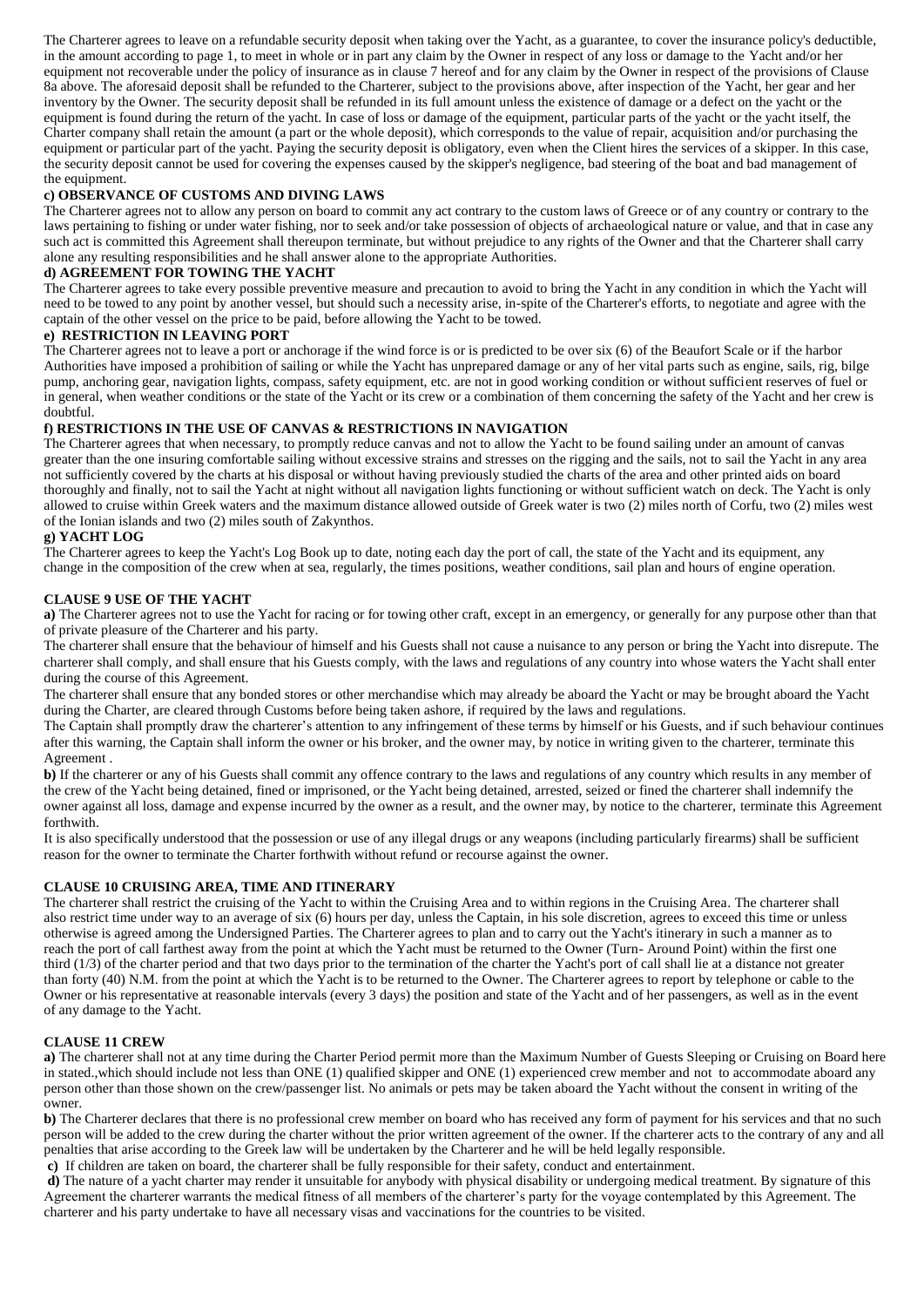### **CLAUSE 12 CHARTERER'S SAILING QUALIFICATIONS AND TEST OF SAILING COMPETENCE**

**a)** This agreement is entered into on this basis of the Charterer's competence in sailing, seamanship and navigation stated by him in writing and in the event of any error, omission or mis-interpretation in this respect being subsequently discovered, the Owner shall be entitled to terminate this Agreement forthwith and to retain the Charter fees. The navigation of the yacht is undertaken by a professional skipper who is hired by the owner or is undertaken by a passenger which possesses the required by the law qualifications for the navigation of the yacht.

**b)** The Owner (or his representatives) may require the Charterer and his crew to demonstrate their competence in handling and navigating the Yacht safely by actually operating the Yacht at sea with the Owner (or his representative) aboard and should the Charterer and/or his crew fail to satisfy the Owner in this respect, the Owner may terminate this Agreement as stated in Clause 12a above or place aboard the Yacht a seaman, if one acceptable by both the Owner and the Charterer, is available, at the expense of the Charterer, for as many days as the Owner will consider necessary for the safety of the Yacht and her passengers and any time required for this test of the Charterer's competence and seamanship will be part of the agreed Charter period.

# **CLAUSE 13 CAPTAIN'S AUTHORITY**

a) The owner shall ensure that the Captain shows the charterer the same attention as if the charterer were the owner. The Captain shall comply with all reasonable orders given to him by the charterer regarding the management, operation and movement of the Yacht, wind, weather and other circumstances permitting. The Captain shall not, however, be bound to comply with any order which, in the reasonable opinion of the Captain, might result in the Yacht moving to any port or place that is not safe and proper for her to be in, or might result in the charterer failing to re-deliver the Yacht upon the expiration of the Charter Period.

b) Further, without prejudice to any other remedy of the owner, if, in the reasonable opinion of the Captain, the charterer or any of his Guests fail to observe any of the provisions in Clause  $8 \& 9$  and if such failure continues after the captain has given due and specific warning to the charterer in writing in respect to the same, the Captain shall inform the owner or his representative and the broker(s) and the owner may terminate the Charter forthwith or instruct the Captain to return the Yachts to the Port of Re-Delivery and upon such return the Charter Period shall be terminated. The charterer and his guests shall disembark, the charterer having settled all outstanding expenses with the Captain beforehand and the charterer shall not be entitled to be refunded any part of the Charter Fee.

c) With particular regard to the use of watersports equipment, as defined in Clause 7, the Captain shall have the authority to prohibit the use by the charterer or any or all of his Guests from use of any particular watersports equipment if, in his reasonable opinion, they are not competent to operate such equipment, are behaving in an irresponsible manner, or are failing to show due concern for other persons when operating this equipment.

# **CLAUSE 14 CANCELLATION BY THE CHARTERER**

a) Should notice of cancellation of this Agreement be given by the charterer on or at any time before commencement of the Charter Period, or should the charterer fail after having been given notice to pay any amount payable under this Agreement, the owner shall be entitled to retain the full amount of all payments made by the charterer prior to cancellation.

b) Without prejudice to the owner's remedies in (a) above, if the owner is able to re-let the yacht to another Charterer for all or part of the Charter Period and under the same conditions or reduced price then the owner or the broker on his behalf shall refund to the charterer such net balance as is due to the charterer after re-letting which is to be calculated upon the following basis:

The original Charter Fee, net of commissions, shall be deducted from the net hire for the Charter Period due to the owner from the re-letting. To this figure is to be added all reasonable additional expenses, including commissions, incurred by the onwer on re-letting. The figure as calculated will be deducted from the money actually received from the charterer and any remaining credit balance due to the charterer will be repaid. The intention is that the owner shall not receive less in net proceeds from any re-letting than would have been received if the original Agreement has been fulfilled. The owner shall use his best endeavours to re-let the yacht and shall not unreasonably withhold his agreement, to re-let, although charters, which may reasonably be considered detrimental to the yacht, its reputation, its crew or its schedule may be refused.

### **CLAUSE 15 NON-ASSIGNMENT**

The charterer shall not assign this Agreement, sub-let the Yacht or part with control of the yacht without the consent in writing of the owner, which consent may be on such terms as the owner thinks fit.

# **CLAUSE 16 RUNNING EXPENSES / REPAIRS OF DAMAGES**

After take-over, expenditures for port-dues, water, fuels, oils and any other stores required, as well as the repair of any damage or failure that may occur while the Yacht is in the Charterer's responsibility and which are not the result of normal and natural wear shall be made by the Charterer at his expense, provided that he previously obtained the consent of the Owner for the technical suitability of the repair to be made. In the case of repairs of damages or failures resulting clearly from normal and natural wear, the Charterer shall previously obtain the Owner's consent with regard to the cost and technical suitability of these repairs and the Charterer shall collect the pertinent receipts against which he shall be refunded by the Owner at the end of the charter. In case of a damage which is unpredictable and it is not charterers wrong handling, during the charter period, the charter company or the representative of it, has 24 hours to repair the damage without any obligation to compensate the charterer.

### **CLAUSE 17 AGENTS**

The Agents of the Owners act in good faith on behalf of both Owner and Charterer but contract as Agents only and in no way incur any liability for any acts, matters or things done, committed, omitted or suffered by either party, except for the responsibilities provided by the pertinent legislation of Greece.

### **CLAUSE 18 VAT**

VAT rate is determined by applicable tax legislation and may be subject to change without prior notice or responsibility on the Broker, the Stakeholder or the Owner. Should any changes in applicable tax legislation take place after the issuance of a charter agreement resulting in changes in total amount(s) due then the difference will be credited or debited accordingly to the Charterer.

Current VAT 12% (50% discounted rate on the full 24% VAT rate applicable, under the condition that the skipper returns stamped, by the port authorities, a declaration stating he arrived at a port which lies at a distance greater than 6nm from the initial port of embarkation).

### **CLAUSE 19- DAMAGE WAIVER**

If the Charter decides to opt for the Damage/Loss Waiver, he will be reliever of all liability for loss or damage to the yacht with the following exceptions:

Any loss or damage caused by gross negligence by the charterer and/or his party or willful default on their part.

Any loss or damage caused to the boat or her equipment by the charterer or any member of his/her party while under the influence of alcohol or narcotics. The payment of either the Refundable Security Deposit, or the Damage / Loss Waiver, is designed to cover only one incident of a substantial nature at any one time; in case of loss or damage to equipment of significant value such as outboard engine or dinghy, the charterer will have the right to an immediate replacement whilst on charter, provided that the he pays a new Refundable Security Deposit immediately upon receipt of replacement or repair.